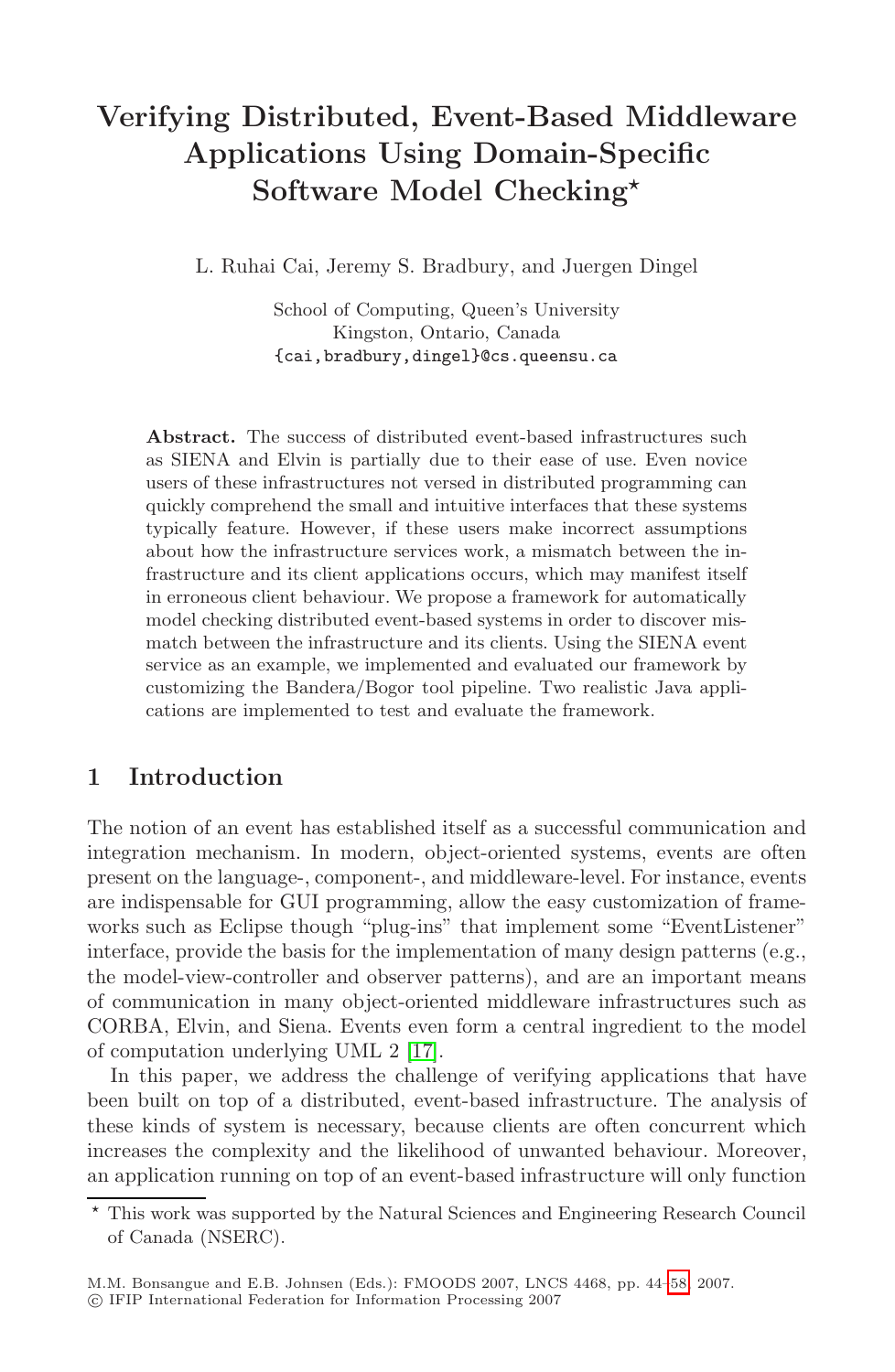correctly if it uses the services of the infrastructure appropriately and does not make any incorrect assumptions on how the service works. Despite the complexity of their underlying implementation, distributed event-based infrastructures typically have a small and intuitive interface. Unfortunately, the intuitive nature of the interface can be misleading. This observation is supported by one of the authors of the distributed event-based infrastructure SIENA [\[4\]](#page-14-2):

"...people make a lot of assumptions on the order in which they will receive events. In other words, they program their applications with a synchronous communication model in mind, and end up getting weird results when events queue up and get delivered in an unexpected order."

For instance, SIENA clients may assume that events are delivered in the same order in which they have been sent, or that they will never receive an event to which they have unsubscribed. In reality, SIENA is considered a best-effort service and does not maintain the order of events. Therefore, clients using SIENA must be designed and implemented accordingly [\[5\]](#page-14-3):

"...the implementation of SIENA must not introduce unnecessary delays in its processing, but it is not required to prevent race conditions induced by either the external delay or the processing delay. Clients of SIENA must be resilient to such race condition; for instance, they must allow for the possibility of receiving a notification for a canceled subscription."

The goal of our research is to develop a framework to discover if clients make incorrect assumptions about the event service and if a mismatch between the service and its clients has occurred that prevents the overall application from behaving as desired. Unfortunately, it can be very difficult to discover this kind of architectural mismatch and to determine that, for instance, the clients are not robust enough to handle possible race conditions. The main reasons include: First, clients are often concurrent which can render conventional testing methods insufficient. Second, the distributed nature of these systems prevents the straight-forward application of more sophisticated quality assurance techniques such as randomized testing, model checking, or static analysis. For instance, to be able to analyze a single client its environment has to be modeled. However, the construction of a correct and adequate environment model typically is quite difficult. Third, implementations of middleware infrastructures are large and complicated enough that the automatic extraction of a model is not feasible.

Our approach to analyzing distributed event-based systems leverages the system architecture to split the analysis into two smaller tasks. In one task, we summarize the behaviour of the infrastructure services with a manually created finite-state machine model and verify that the clients function correctly when composed with this model. In the resulting system, communication between distributed clients via the event service is replaced by message-passing between parallel threads. Automatic model extraction and optimization are used as much as possible to ensure that the resulting model is accurate and tractable. In the second task, we verify that the implementation of the event infrastructure conforms to the model. In this paper, we focus on the first task and leave the second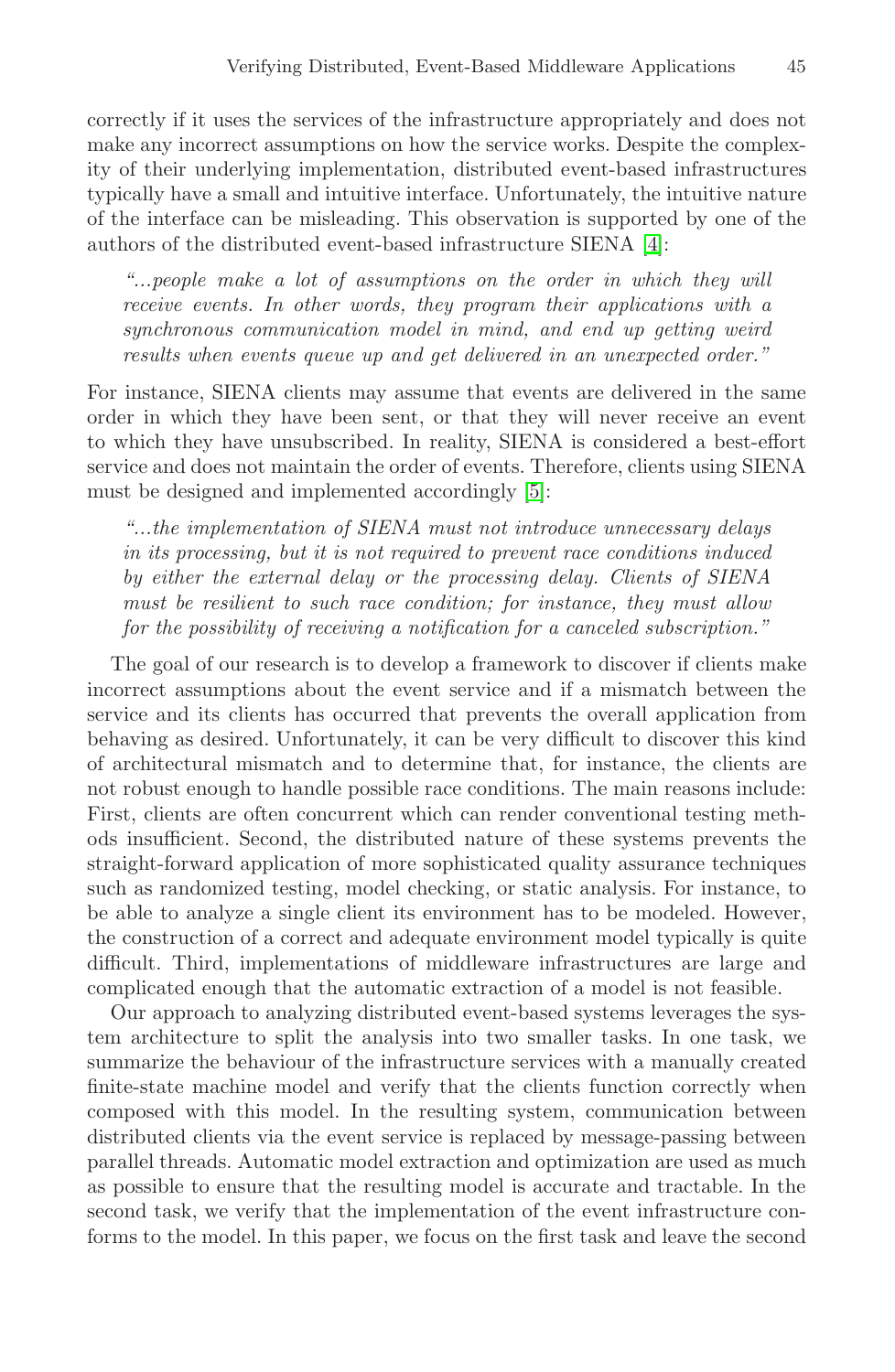for future work. In particular, we suggest to accomplish the first task by means of a semi-automatic framework that leverages the increasing power, maturity, availability, and customizability of software model checkers.

To prove the viability of the framework, we implemented it for use with the SIENA event service. A customized version of the Bandera/Bogor tool pipeline is used for model extraction, optimization, and analysis. While the default version of the pipeline provided most of the required functionality, the model extraction phase had to be customized to allow for the automatic integration of different event service/infrastructure models. Moreover, the Indus slicer and the Bogor model checker were customized.

Model checking has already been suggested as an analysis technique for eventbased systems using the implicit-invocation architecture [\[10](#page-14-4)[,1\]](#page-13-0). However, the scope of this previous work was limited to systems with centralized event services and did not attempt to analyze *realistic distributed* event services. Moreover, the systems analyzed by previous work were idealized examples while our work is applied directly on actual implementations. A third contribution of our work is the application of domain-specific software model checking techniques and a detailed description of the customizations necessary for using a state-of-the-art software model checker.

We will first provide a description of distributed event-based systems and the Bandera/Bogor pipeline in Section [2.](#page-2-0) In Section [3,](#page-4-0) we outline our conceptual framework before describing an implementation of the framework for the SIENA event service using the Bandera/Bogor model checking pipeline. In Section [4,](#page-8-0) we evaluate our implementation using a chat program and a peer-to-peer file sharing system. In Section [5,](#page-12-0) we discuss related work and in Section [6](#page-13-1) we provide conclusions and future work.

## <span id="page-2-0"></span>**2 Background**

#### **2.1 Distributed Event-Based Systems**

There are two basic kinds of clients in an event-based system: publishers and subscribers. Publishers publish events or notifications, to the event service, and subscribers subscribe with the event service to the type of events they are interested in. When the event service receives a notification from a publisher, it goes through all subscriptions and dispatches the event to those who have subscribed to it. Publishers announce events without knowing the identity of the subscriber components and do not wait for any response from subscribers. Therefore, event-based systems allow for anonymous, asynchronous communication which in turn provides loose coupling between client components and thus ensures maintainability.

There are three main types of distribute event-based systems [\[15\]](#page-14-5): co-located middleware – the event service is in the same address space as the clients (e.g., mSECO [\[11\]](#page-14-6)); single separated middleware – the event service is located on a single machine while the clients are distributed on other machines (e.g., CORBA);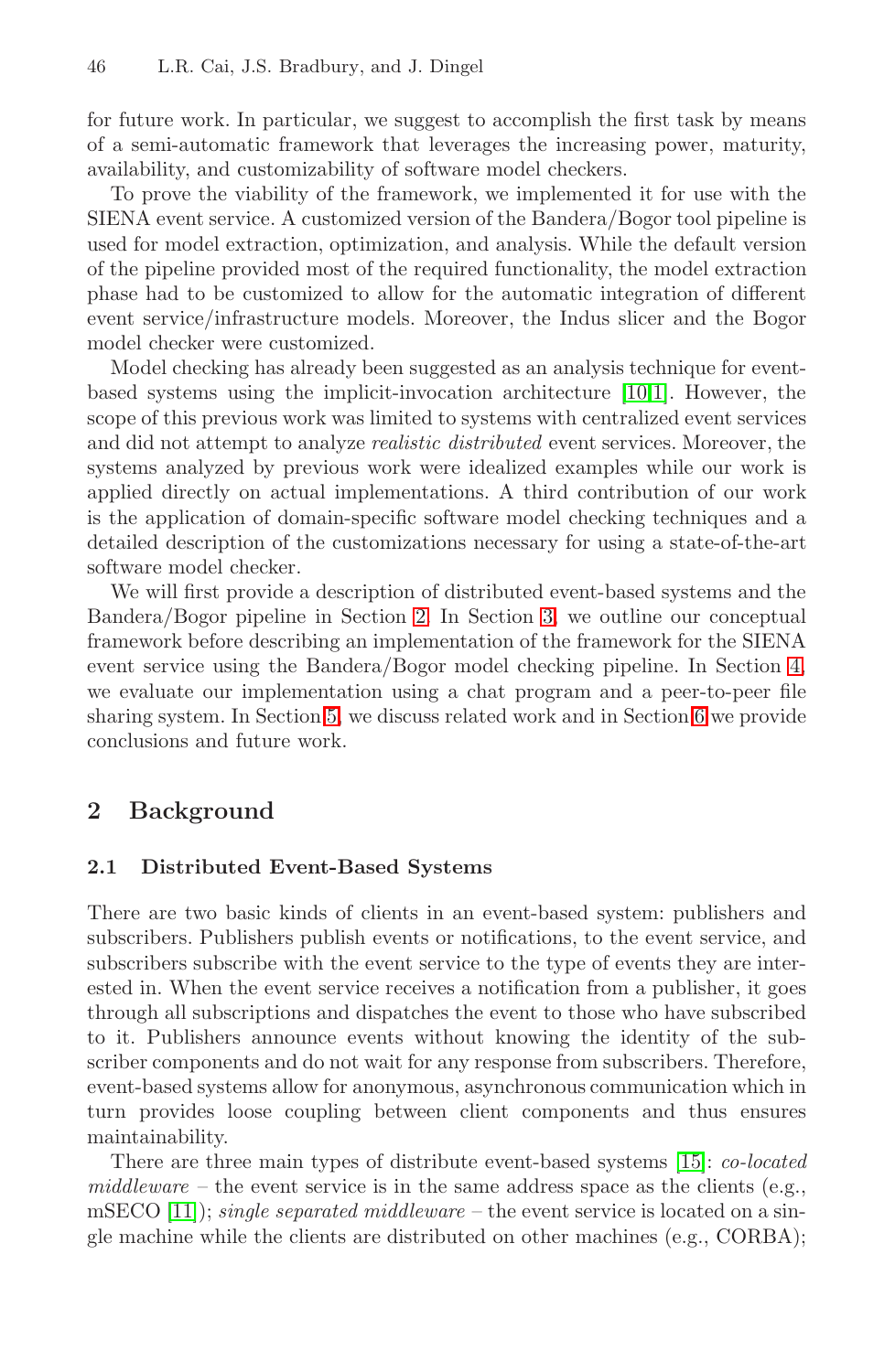multiple separated middleware – clients and event service are distributed and execute on different machines or address spaces (e.g., SIENA). While our approach could be applied to all three types of system, we chose SIENA because both the clients and middleware are distributed making it a challenging architecture in which to discover mismatch.

**SIENA.** In SIENA, the event service is implemented with one or more servers connected in a hierarchical, acyclic peer-to-peer, generic peer-to-peer or hybrid topology. Events in a SIENA system are attribute-value pairs. A client can subscribe to an event by sending a subscription, which contains the filter patterns that specify the types of events it wants to receive. A filter pattern is a set of (attribute, operator, value) triples. The operator is normally a binary comparison operator, such as " $=$ ", " $>$ ". Each triple specifies the value range for an attribute and all triples in a filter are combined conjunctively. The event message notifications and filters are used in SIENA to publish events, subscribe to a given filter, unsubscribe from a filter, advertise intent to generate events that match a filter and to unadvertise the publishing of events that will match a filter. In our work we are only interested in the publication and subscription of events and do not handle advertisements. As discussed earlier, client application developers often make incorrect assumptions regarding the behaviour of the SIENA event service. The most prominent incorrect assumptions appear to be:

- 1. "A client will not receive notifications to which it is not subscribed."
- 2. "Notifications will be delivered in the order in which they have been sent."
- 3. "Notifications are never lost."

Later in this paper, we will focus on discovering mismatch due to the first two assumptions in our chat program and peer-to-peer file sharing system.

# **2.2 Domain-Specific Model Checking with Bandera/Bogor**

The Bandera/Bogor tool pipeline is a set of tools for automatically extracting finite-state models from Java source code for model checking [\[7](#page-14-7)[,16\]](#page-14-8). The pipeline has an open structure and the order of the tools in the pipeline is determined in a configuration file by specifying that the output of one tool forms the input of the next tool in the pipeline. Tools can easily be added to or removed from the pipeline by modifying the configuration file. The main tools in the Bandera/Bogor tool pipeline are:

- **–** Soot: translates Java class into Jimple, an intermediate representation suitable for optimization.
- **–** Indus: slices the Jimple code.
- **–** J2B: transforms the Jimple code into BIR, the input language for the model checker Bogor.
- **–** Bogor: model checks the BIR models.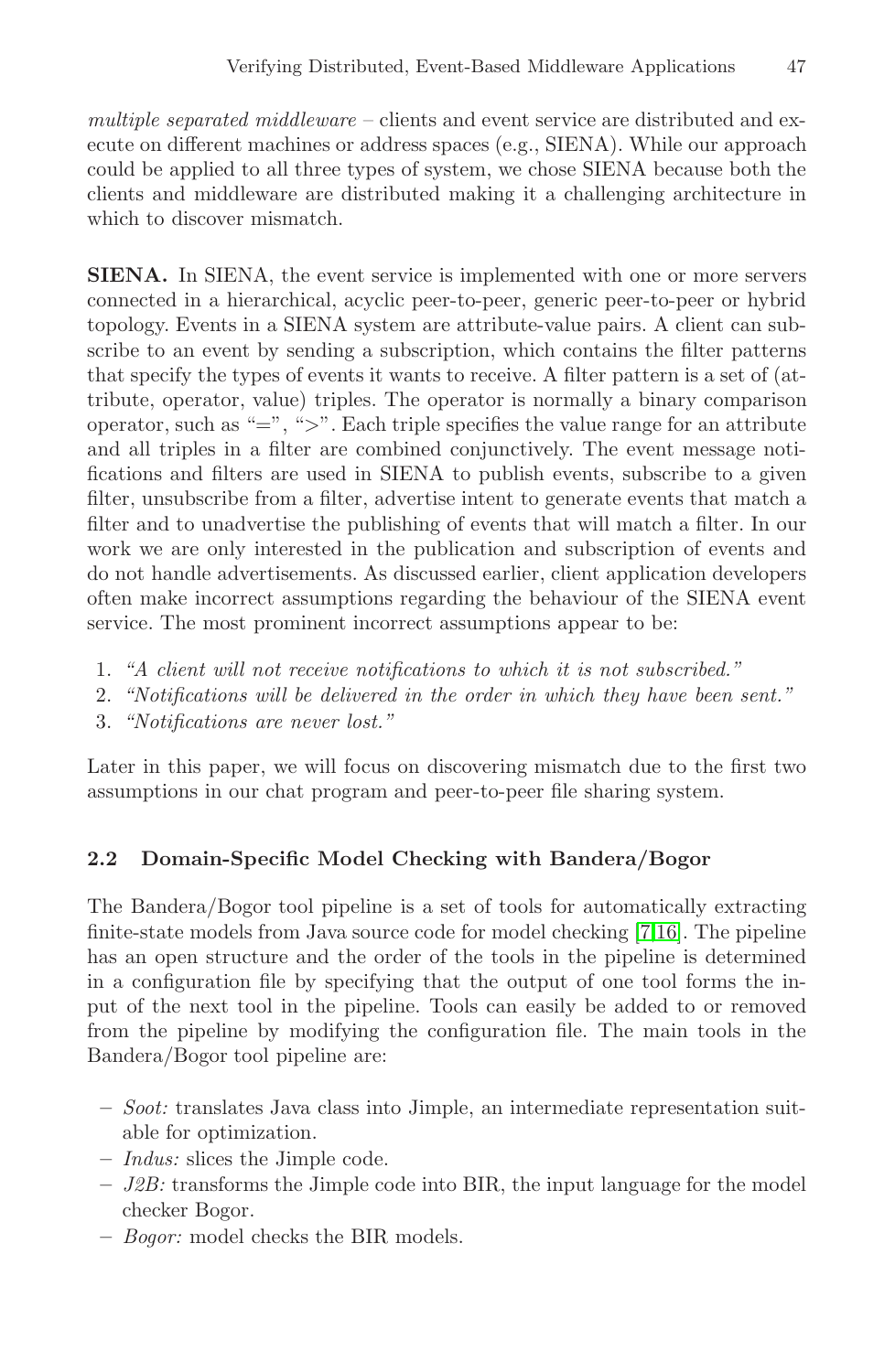

<span id="page-4-1"></span>**Fig. 1.** Conceptual Framework

This pipeline is ideal for our research because both the transformation from Java to BIR and the model checking using Bogor is highly flexible can easily be customized to better support SIENA programs written in Java. The J2B tool, for instance, allows the user to add arbitrary BIR code to the model and to replace portions of the automatically generated BIR code. Bogor, on the other hand, can be extended with new primitive types, expressions and commands to provide better support for the modeling of different domains. Moreover, Bogor has a highly modular, open architecture which allows, for instance, new search algorithms or optimizations to be swapped in. We will discuss our specific customization of the Bandera/Bogor tool pipeline in Section [3.1.](#page-5-0)

## <span id="page-4-0"></span>**3 Conceptual Framework**

The input and output required and produced by our conceptual framework is given in Figure [1.](#page-4-1) Specifically, our framework requires three input artifacts:

- 1. Client implementations: we use actual implementations of client components written in a program language like Java.
- 2. Event service model (ESM): The ESM is assumed to be formulated in the input language of the model checker employed in the framework. Moreover, the ESM is assumed to correctly capture the behaviour of the event infrastructure from a client's perspective. At the moment, the framework offers no validation to ensure the implementation of the infrastructure actually conforms to the ESM.
- 3. Expected client behavior properties: A formal specification of a property that some or all of the clients need to satisfy. Only incorrect client assumptions that cause this property to fail will lead to mismatch that our framework is able detect. While property specifications could be provided using any formalism that the model checker understands (e.g., LTL, CTL, Buechi Automata), in this paper, we will assume that the specification is given as a global system invariant or an assertion.

The conceptual framework will take the client component implementations and transform them into the input language for model checking. During the transformation, common optimizations include slicing and various abstraction techniques such as data and predicate abstraction are used to reduce the state space. The client component models produced via transformation are integrated with the manually created event service model (ESM). The combined system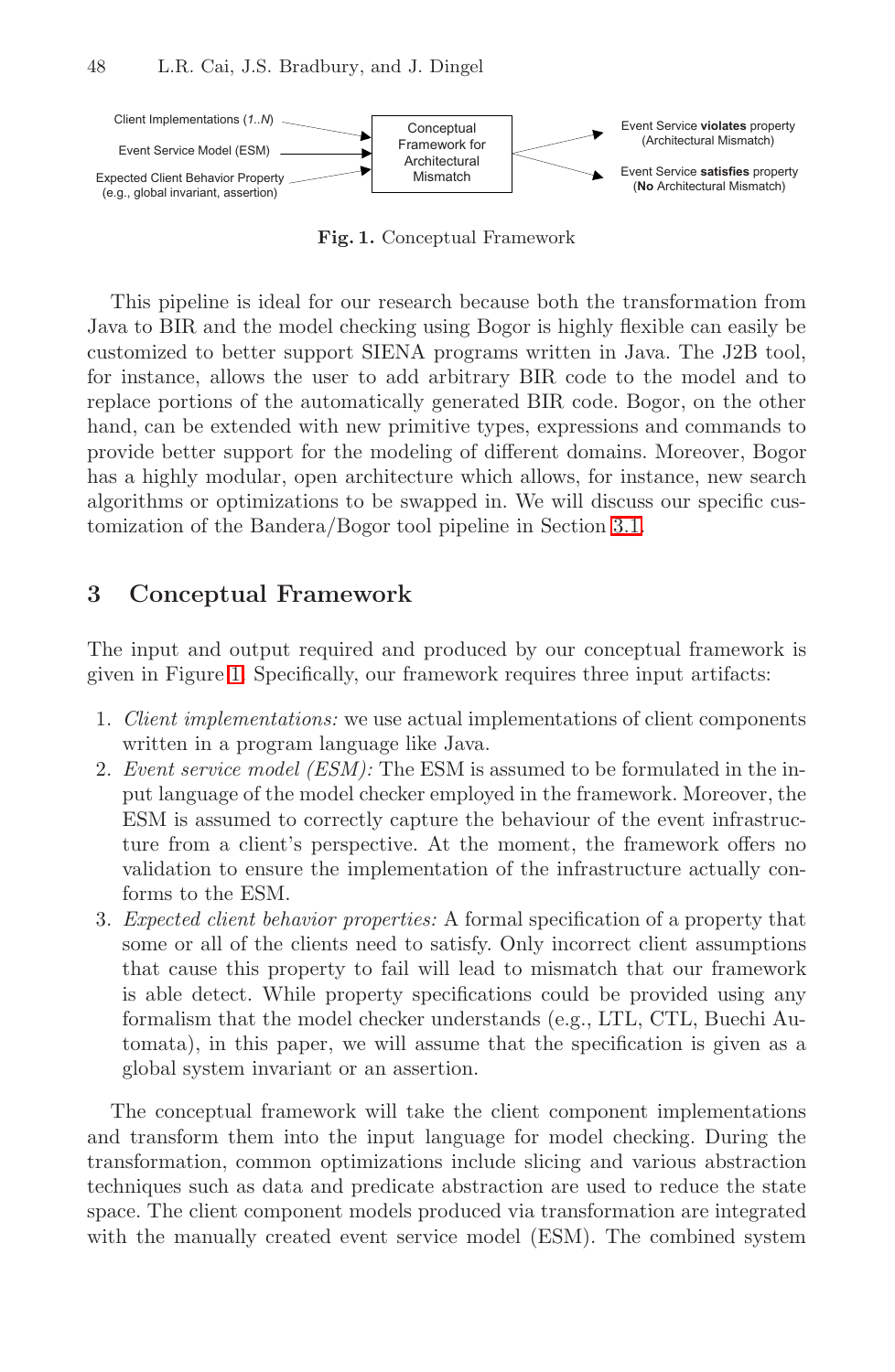model (client models  $+$  ESM) is input to a model checker that verifies the expected client behavior properties and reports any violations together with a counter example. The conceptual framework allows client applications to be checked for different incorrect assumptions through the use of different ESMs. For instance, to see if the correct behaviour of the clients depends on the preservation of the event order, an ESM is built which does not preserve event order. To determine if a client is resilient to message loss, an ESM is built in which messages can get lost.

It is important to note the advantages and disadvantages of using a manually created ESM. A clear disadvantage is that the conformance of the infrastructure to the ESM is not checked. If the ESM does not reflect the behaviour of the infrastructure, our analysis may provide spurious results. Moreover, user effort is required to construct the ESM. However, despite the availability of automatic model extractors such as Bandera's J2B tool, the automatic extraction of an ESM suitable for model checking from the infrastructure code is currently not an option, due to the size, complexity and typically distributed nature of event infrastructures. A manually created ESM, on the other hand, will be considerably more succinct. Moreover, one ESM could be used for checking several applications so that the cost of building it can be amortized across multiple uses. In conclusion, we feel that a manually created ESM is the best option, and note conformance checking between ESM and the infrastructure implementation as an important direction for future work.

#### <span id="page-5-0"></span>**3.1 Example Implementation of Framework Using Bandera/Bogor**

In this section, we will describe an implementation of our conceptual framework using a customization of the Bandera/Bogor tool pipeline (see Figure [2\)](#page-6-0). To test the feasibility of the framework, we chose Java client applications that use SIENA as the underlying distributed event-based infrastructure.

**Client application transformation and optimization.** The Java source code of the client application is translated into a BIR model for model checking using Soot to translate from Java to Jimple, Indus to slice and optimize the Jimple representation, and J2B to translate the sliced Jimple into the BIR modeling language.

**Event service model creation.** The behaviour of the SIENA event service is captured by manually created BIR models  $(ESM_i)$ . The SIENA ESM (see Figure [3\)](#page-6-1) is quite small (less than 100 LOC of BIR code) and simple. It uses two data structures to handle the events, a communication channel between the client and the service model, and an event set to store the events at the server before they are dispatched. As we discussed in Section [1,](#page-0-0) SIENA event service does not guarantee the order of dispatching of events. By using an event set, we will be able to exhaustively check all dispatching orders of the events. Since events will be removed from the set in every possible order, a regular FIFO queue is sufficient to simulate the communication channel. Bogor extensions are used to implement the event set and the message queue. The SIENA ESM is developed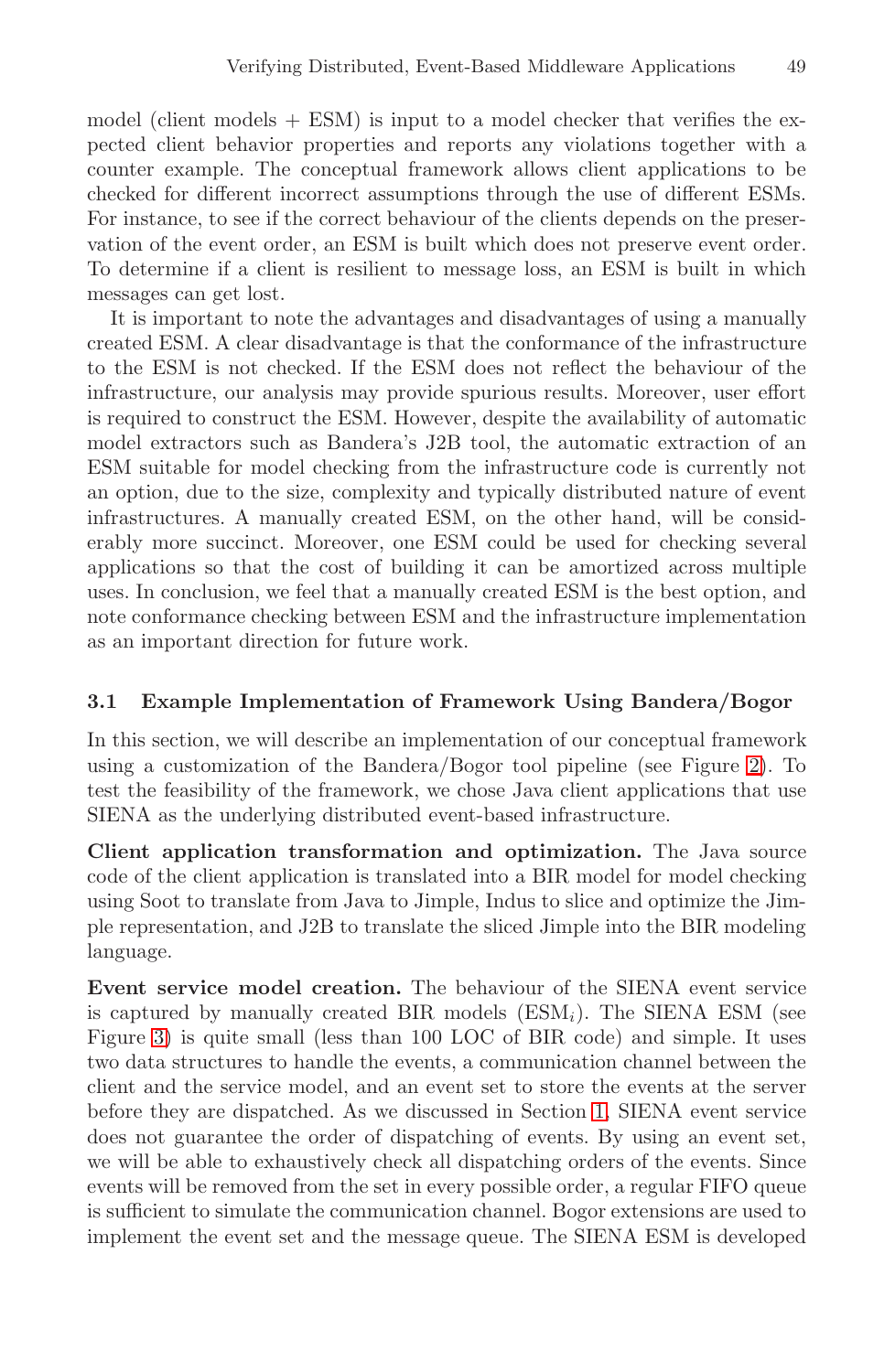

**Fig. 2.** Software model checking framework for SIENA

<span id="page-6-0"></span>

<span id="page-6-1"></span>**Fig. 3.** Event Service Model (ESM) and Client Model Interaction for SIENA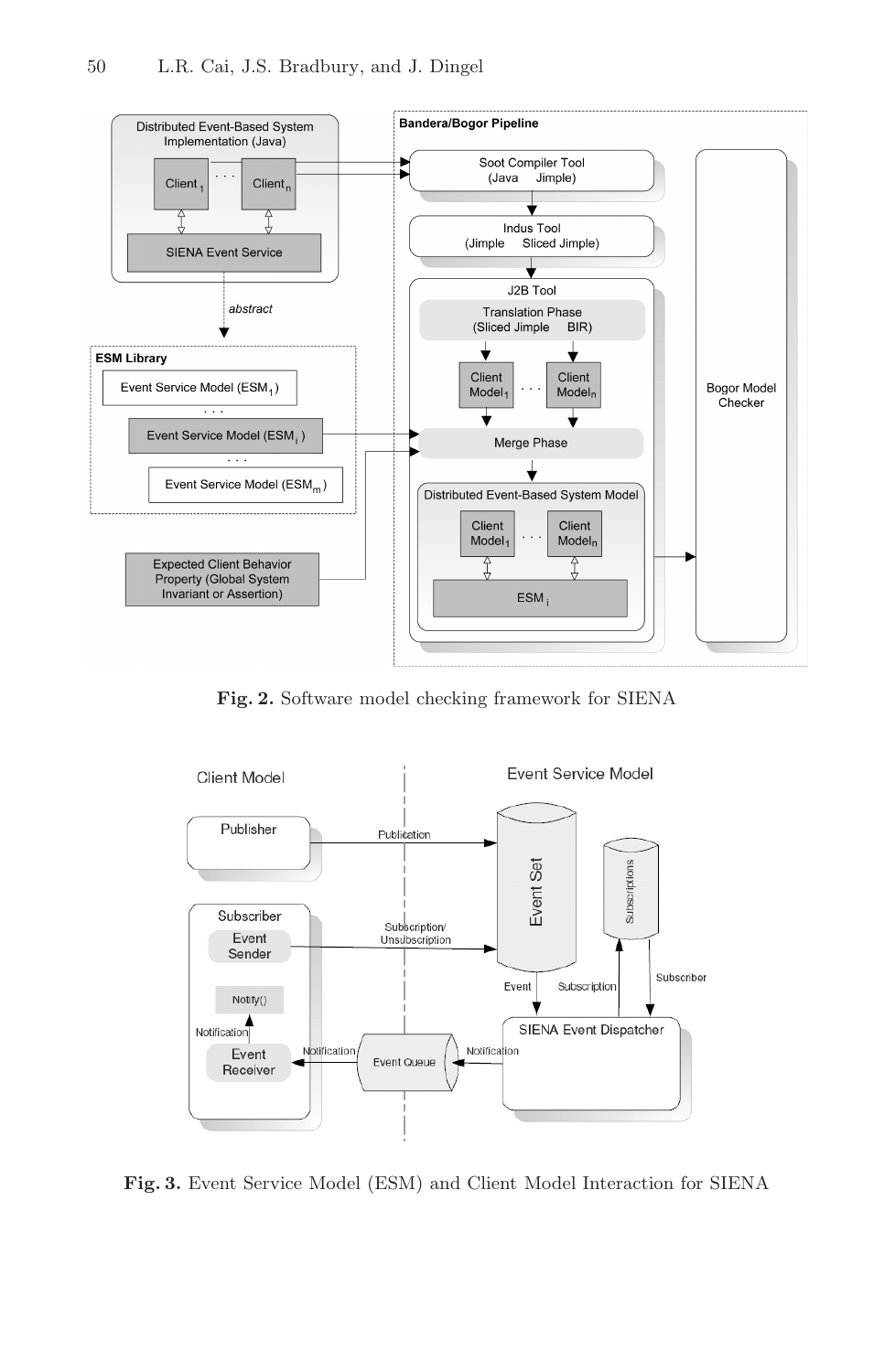```
function ThinClient.subscribe (Pattern p) {
  loc loc0: invoke initialize()
             goto loc1;
  loc loc1: do invisible {
                 sub := new Event;
                 sub.pattern := p.pathsub.type := EVENT_TYPE.SUBSCRIBE;
                 Set.add<Event>(events, sub);
             } return;
}
```
**Fig. 4.** Subscribe method in the event service model

<span id="page-7-0"></span>as an active thread that waits for the arrival of events and handles them based on their types. The current implementation of the model only supports three types of event operations: subscribe, unsubscribe and publish. Note that in our examples, we do not check if clients are resilient to message loss. To do that, an ESM would have to be created in which message can get lost. Recall that the ESM for SIENA is independent of the client applications so the same ESM can be reused to check for mismatch in all SIENA client applications.

**Client model and ESM integration.** The integration of the automatically generated client application model and the ESM to form a system model happens in the J2B tool. Recall that that the main function of the J2B tool is to translate Jimple code into BIR models. After the BIR models are generated for the client application, the J2B tool allows the user to replace methods and threads in the models with user specified methods or threads. It also allows the user to add additional BIR extensions, global variables, methods and threads to the existing BIR model. The SIENA ESM is added as a BIR addition. In order to integrate the client and service models, the methods on the client side that handle the communication between the client and the service need to be replaced. The SIENA implementation provides a standard ThinClient class as an interface for the SIENA client to exchange events with the SIENA event service. Thus we only need to replace all the methods in the *ThinClient* class. As the *ThinClient* is standard, the replacement can be reused for different client applications with minor customization. Figure [4](#page-7-0) shows the *subscribe* method in the ESM that will be invoked instead of the *subscribe* method in SIENA when Bogor carries out its analysis. A large portion of the code of the ThinClient class handles low level socket communication. As all methods of the *ThinClient* class will be replaced, there is no need to translate this code into BIR. Thus only method stubs are kept for the *ThinClient* class.

**Model and property integration.** A property that a client application is expected to satisfy is provided as an assertion or global invariant. On the one hand, an assertion can be inserted manually into the BIR code at the appropriate place. Typically, we want to check if the behaviour carried out in response to the receipt of a notification is correct. Therefore, the assertion is often placed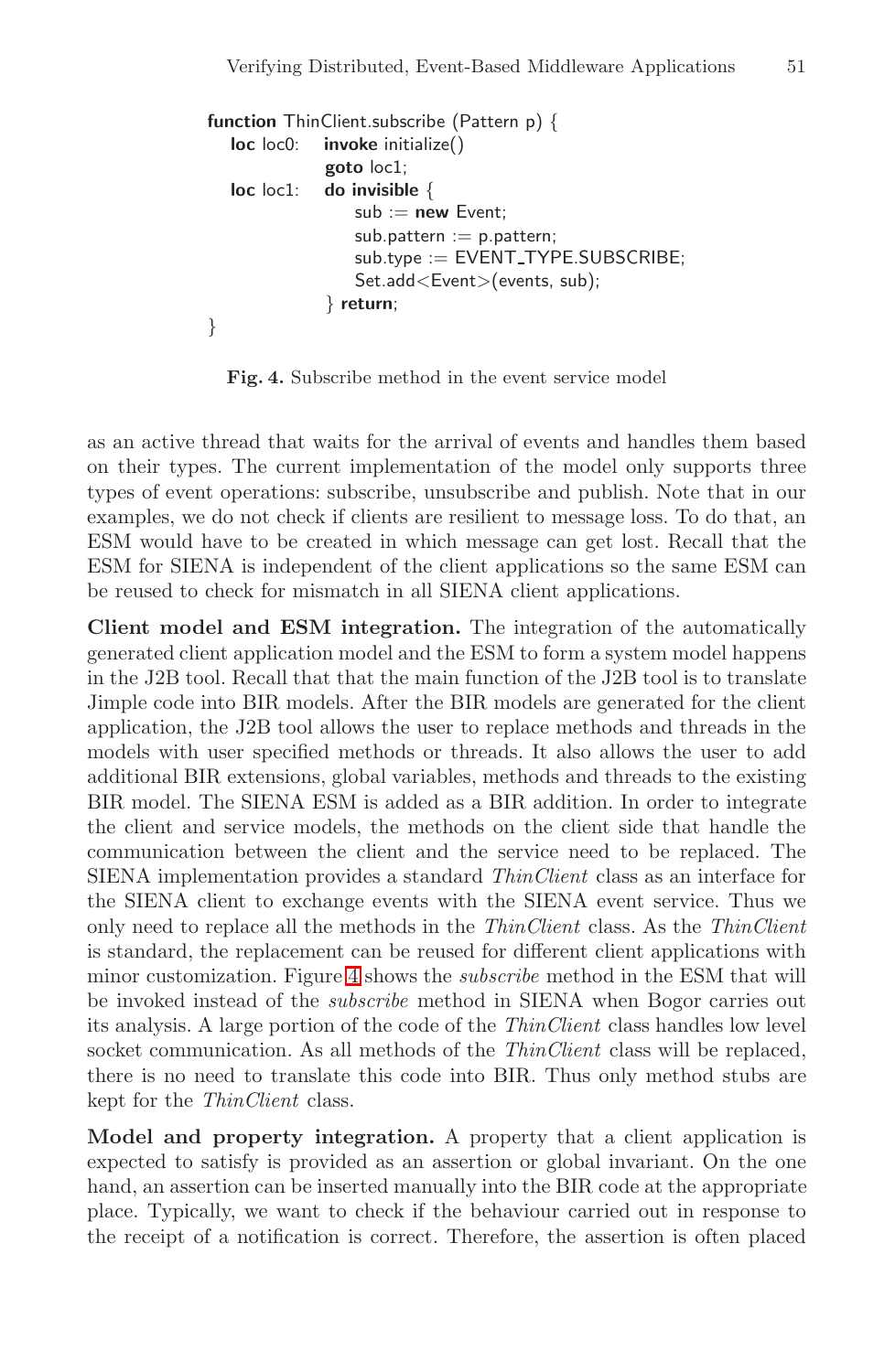<span id="page-8-1"></span>

| Example program                  |        |                 |      |                         | $ \#$ pro- $ \#$ Java $ \#$ Java $ $ average $\# $ average $\# $ |
|----------------------------------|--------|-----------------|------|-------------------------|------------------------------------------------------------------|
|                                  | cesses | $classes$ $LOC$ |      | <b>BIR LOC</b> relevant |                                                                  |
|                                  |        |                 |      |                         | <b>BIR LOC</b>                                                   |
| Chat program                     |        |                 | 906  | 8974                    | 1815                                                             |
| Peer-to-peer file sharing system |        | 16              | 1188 | 8133                    | 2426                                                             |

**Table 1.** A comparison of the Java source and BIR model sizes for our examples

in the notify() method of a client (see Figure [3\)](#page-6-1). which is called whenever the client receives a notification from the event service. On the other hand, a global invariant is inserted into an active monitor thread that is added to the integrated client and service models.

**Model checking the system model.** The combined client model and ESM is checked by the Bogor model checker with respect to the assertion or global property invariant. We will discuss specific model checking results as well as the relationship between property failures and architectural mismatch in the next section during our evaluation of two real Java applications that use the SIENA event service.

# <span id="page-8-0"></span>**4 Evaluation**

To evaluate the effectiveness of our implementation of the framework two realistic examples are provided – a chat example and a peer-to-peer file sharing system. Table [1](#page-8-1) indicates the size of each example implementation as well as the size of the BIR models. For each example the average BIR model size is given which correspond to the average of the optimized model sizes for each property. Additionally, the average relevant model size column refers to the average portion of the BIR model that corresponds to actual client source code and excludes the details related to included Java library files.

#### **4.1 Chat Program**

**Description.** In this program, there are an arbitrary number of distributed clients, which can subscribe, unsubscribe, create and close chat rooms, and post messages to and display messages from the chat rooms. The system uses the SIENA event service for message exchange. The basic events in the system are SubscribeChatRoom, UnSubscribeChatRoom, CreateChatRoom, CloseChatRoom and PostMessage. Each client acts as both a publisher and a subscriber and maintains a list of all active chat rooms.

Our chat program has a GUI interface to display posted messages for each chat room. Unfortunately, the current version of Bandera does not support the Java Swing library, which is used to build the GUI for this program. However, issues of architectural mismatch in SIENA client applications like the chat program require analyzing and model checking the interaction between the client and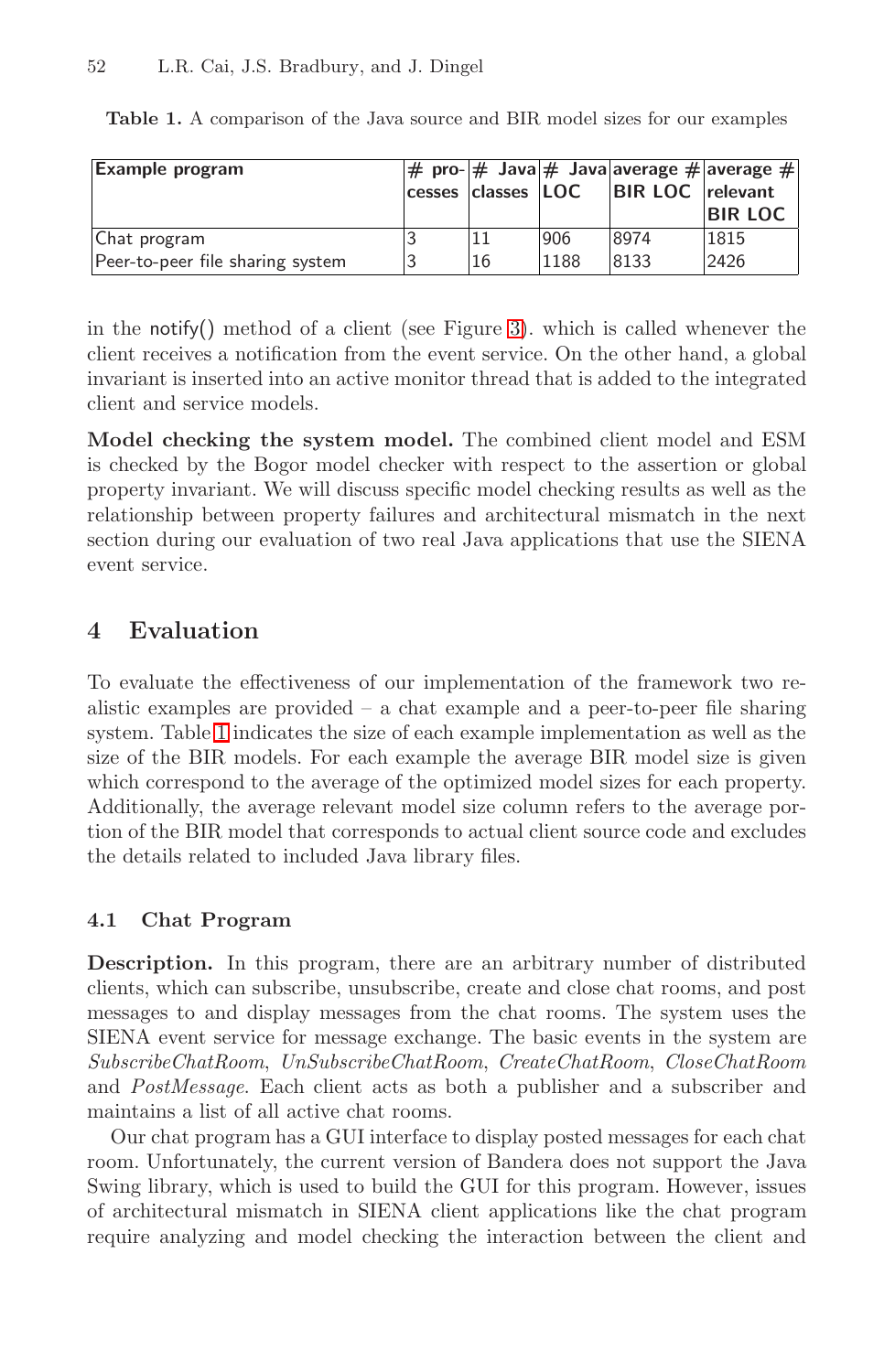the SIENA event service not the GUI interface. Therefore, for the purposes of our analysis we separate the GUI from the rest of the application.To facilitate the removal of the GUI code, we assume hat the client has been implemented using the MVC (Model-View-Controller) architecture, which provides a clean separation between the view (GUI) component and the model and control part of the system. Recall that transforming client applications into client BIR models in Bandera requires as input the client application byte code. Thus, the application must compile even with the GUI code removed. A skeleton of the GUI classes needs to be kept with all method body and the Java Swing class names removed. This is a manual preprocessing step that is done prior to using our framework. Additionally, some of the skeleton GUI classes are replaced with BIR code during the model integration to simulate any interaction between the GUI and the controller that is required during model checking.

**Analysis.** For the chat program we consider the analysis of two properties both of which demonstrates architectural mismatch between chat client applications and the SIENA event service.



<span id="page-9-0"></span>**Fig. 5.** Counter example for Chat Rooms Close Correctly



<span id="page-9-1"></span>**Fig. 6.** Counter example for Displayed Msgs Always for Current-Chat Room

Property 1: Chat rooms are always closed properly. In this case, the client creates a chat room and then closes it. We use a set to store the list of chat rooms which the client maintains. When a chat room is created, the chat room number is added to the list, and when it is closed, it is removed from the list. In this example, the room list is empty at the beginning and there is only one chat room being created and closed. Therefore, the set will be empty if the chat room is closed properly. The property is expressed as an assertion, which is inserted into the notify() method of the client:

#### **assert** allEventsDelivered -> chatRoomList.isEmpty();

where  $\rightarrow$  denotes implication. The analysis of the chat program with this assertion using our framework shows that the assertion fails because the event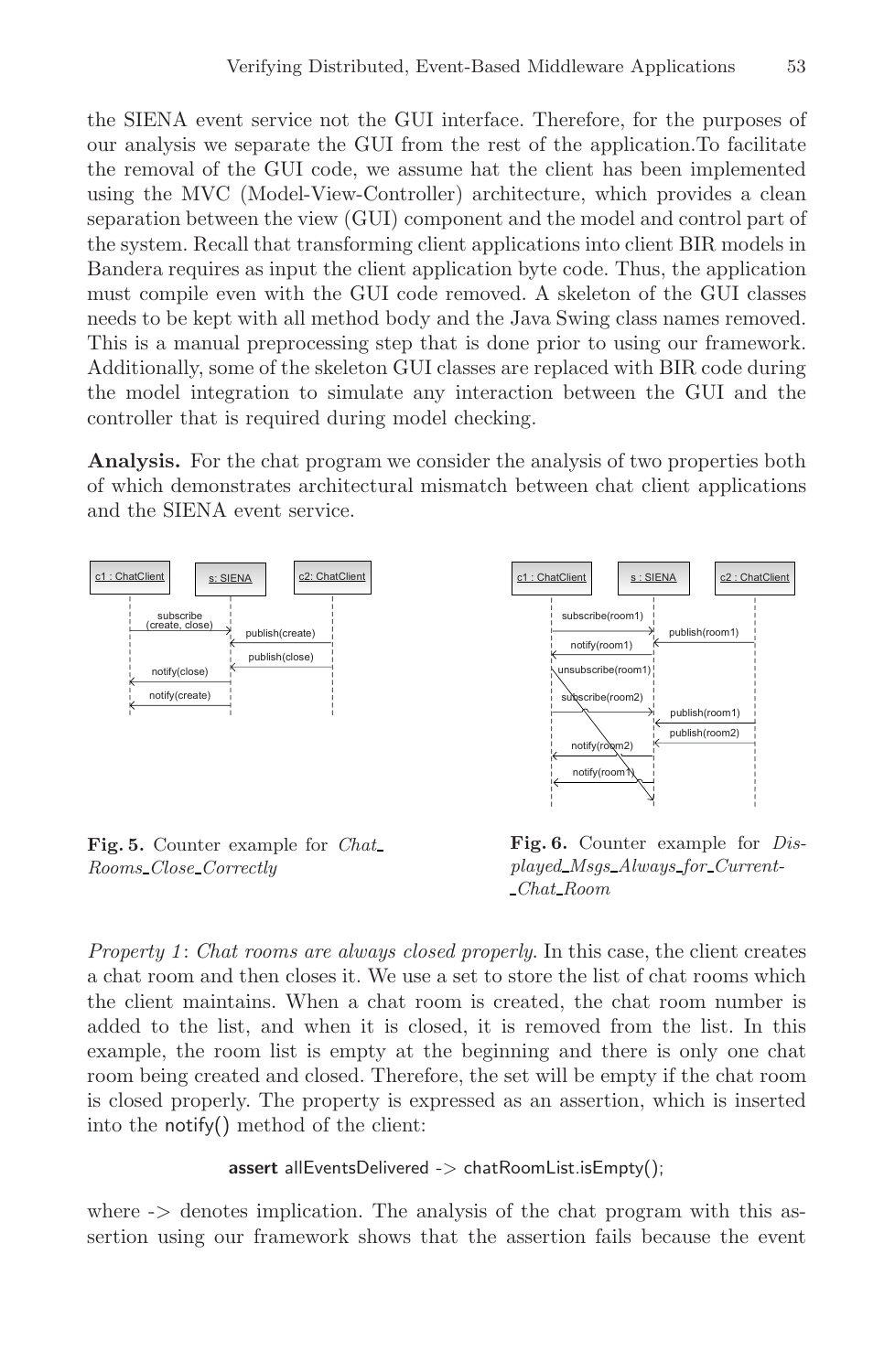service does not preserve event order. The CreateChatRoom and RemoveChat-Room events are not commutative. If the events are delivered in the right order, a chat room will be created and closed properly. But if the order is reversed, as shown in Figure [5,](#page-9-0) the chat room remains open after these two events are delivered. In conclusion, the correct functioning of the operation of closing chat room relies on an implicit assumption (preservation of message order) which is not satisfied by the SIENA event service.

Property 2: Displayed messages are always for the current chat room. There are two steps involved in switching chat rooms: unsubscription from the current chat room and subscription to a new chat room. This property is expressed as an assertion which is again located in the client's notify() method:

## **assert** (PostMessage.roomName == currentRoomName);

This assertion states that the room name of the incoming message is the current room name and is evaluated whenever a message is received. The analysis using our framework shows that this assertion fails with a counter example as shown in Figure [6.](#page-9-1) Since it is possible in SIENA for the client to receive unsubscribed events, it is possible for the client to receive messages for the previous chat room after switching to a new chat room. If these messages are not processed properly, as is the case in our example, they might be displayed in the wrong chat room.

#### **4.2 Peer-to-Peer File Sharing Example**

**Description.** In the paper [\[13\]](#page-14-9), the author shows how to use SIENA to implement a file-sharing service similar to Gnutella – a well-known peer-to-peer file sharing service. This example was also used in other research on compositional reasoning of descriptions of architectural middleware [\[3\]](#page-14-10). Following the ideas in [\[13\]](#page-14-9), we have implemented a prototype of a peer-to-peer file sharing service as a client application of SIENA. In this prototype, a client can play two roles: file provider (subscriber) and query originator (publisher). There are three message types, which are mapped to the communication events of the underlying event-based system. First, *Offer* messages are sent out by file providers as a subscription of queries. An offer message describes the files located on a host. Second, Query messages are publications that a query originator sends to describe the files it is interested in with patterns. A query message publication will be delivered by the event service to all file providers who offer the files matching the patterns. Third, Response messages are generated by the file provider and sent back to the query originator via the event service. A response message is actually a notification that contains the detailed description of the files, which match the query as well as a return address, which will be used by the query originator.

Similar to the chat program, the peer-to-peer file sharing example has a GUI interface, that we have implemented using the MVC pattern. Also, since we are mainly concerned with the mismatch between the client and the SIENA event service, the actual file sharing portion of the program is irrelevant and thus not implemented.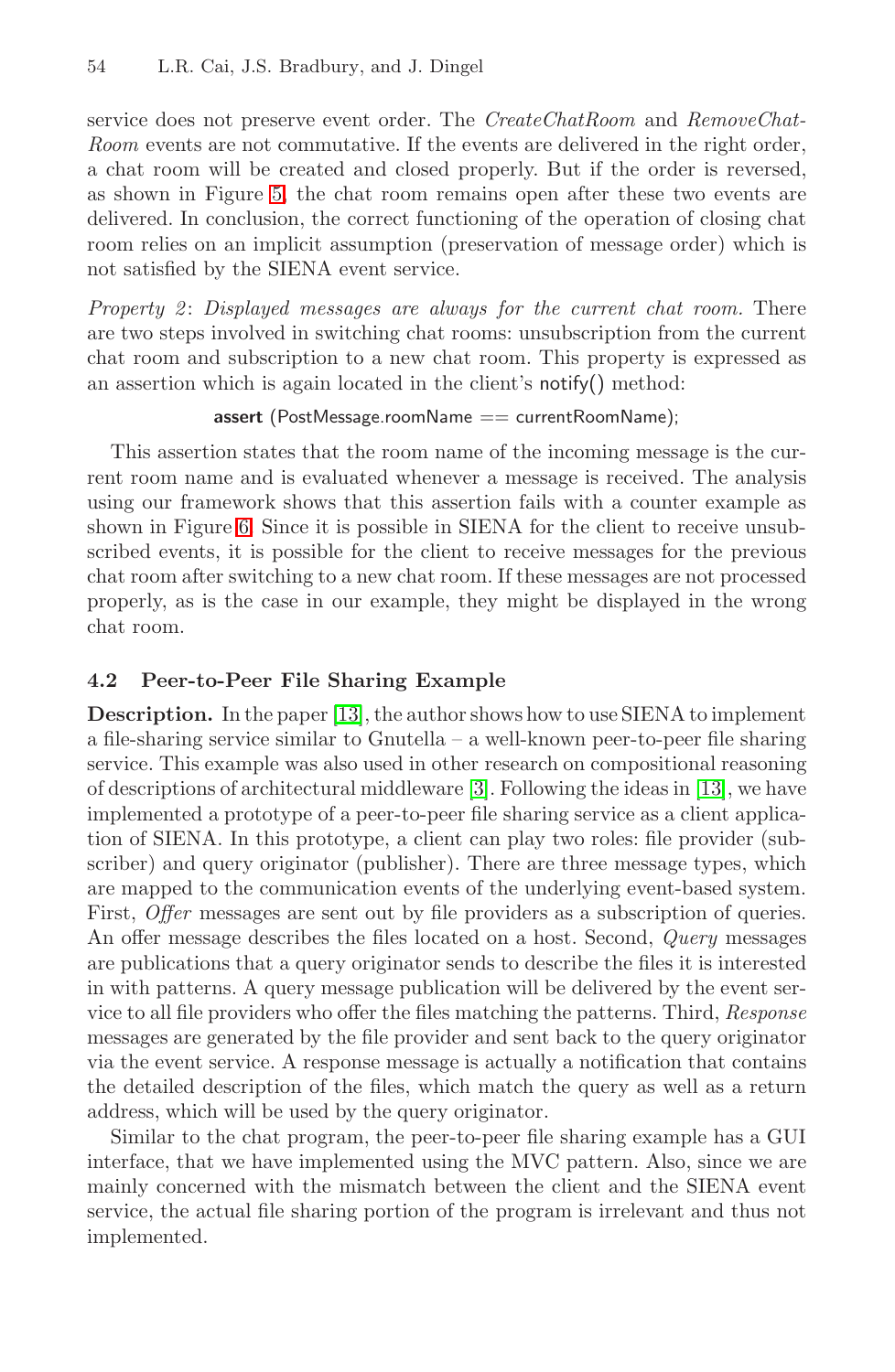**Analysis.** We evaluate potential mismatch between SIENA and the peer-topeer client applications by evaluating two properties.

Property 1: The displayed responses are for the current search. This property is an assertion located in the notify() method of the query originator:

#### **assert** (currentQuery.pattern == Notification.pattern);

The model checking result shows that this assertion fails. When the query originator starts a query, it sends out the query and subscribes to the response from the file provider. The user of a query originator may choose to stop receiving responses to the current query and start a new query by unsubscribing the old response and sending out a new query (as shown in Figure [7\)](#page-11-0). With SIENA, a query originator may receive unsubscribed responses. However, due to architectural mismatch, the query originator in this example assumes that no unsubscribed responses will be received and that all received responses will be displayed as the responses for the current query.

Property  $3$ : No queries are received after a file provider revokes the offer. This property is expressed with the following assertion in the notify() method of the file provider:

$$
assert \; of ferRevoked(p) \; -\; > \; (Notification.path \; let \; n \; != \; p);
$$

Model checking using the framework determines that the assertion is violated with the counter example shown in Figure [8.](#page-11-1) Consider a file provider that stops sharing certain files by sending a revoke Offer(pattern) event (i.e., an unsubscription). In our example the SIENA event service sends out a response every time a query is received assuming no queries for the offer will be received after it is revoked. But since this is not always the case files can still be shared after being revoked.



<span id="page-11-0"></span>**Fig. 7.** Counter example for Displayed Responses For Current Search



<span id="page-11-1"></span>**Fig. 8.** Counter example for No Queries After Revoke Offer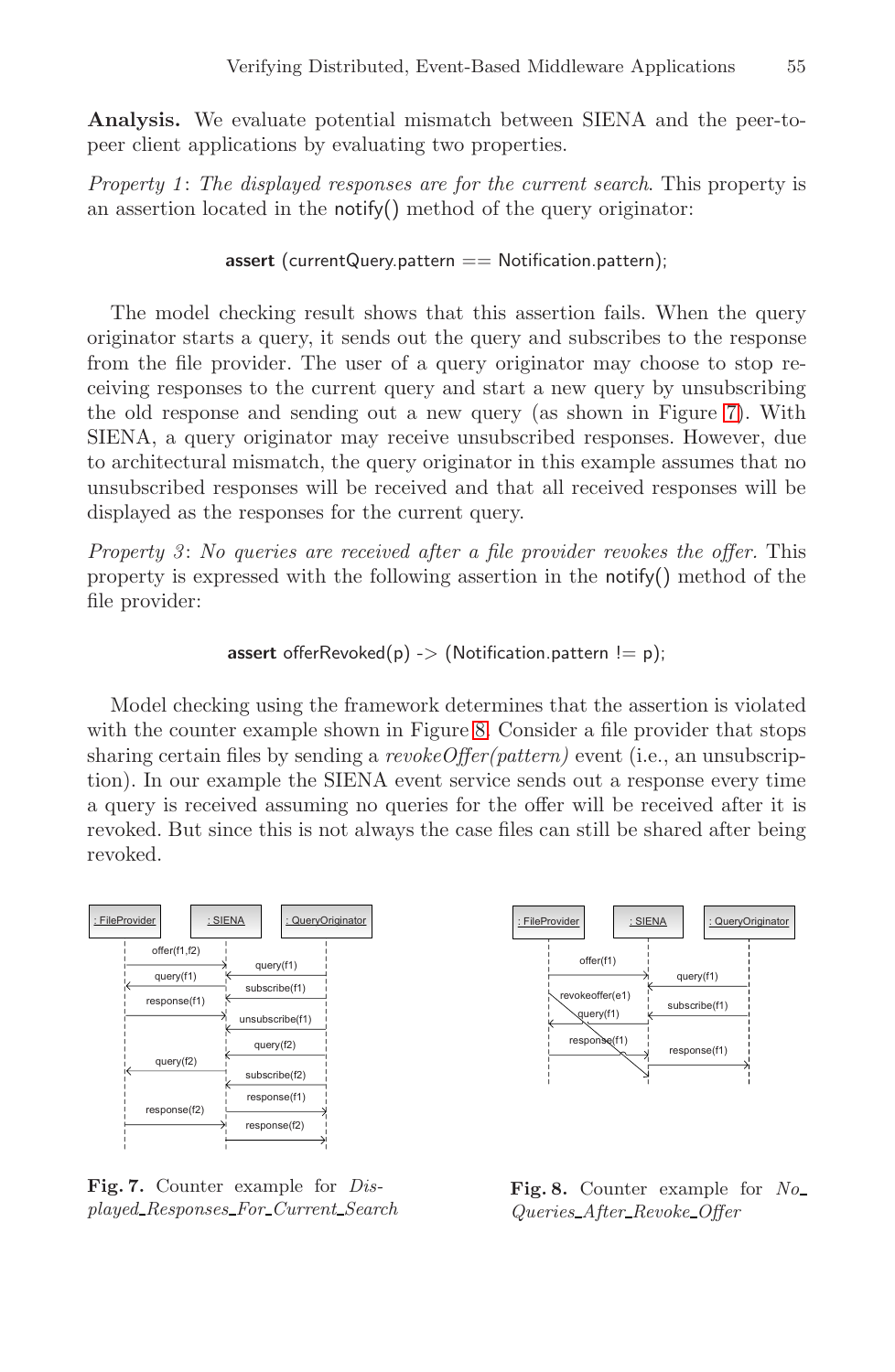<span id="page-12-1"></span>

| Global system invariant or assertion  | Result | Time<br>$#$ of |        | Reason for                         |
|---------------------------------------|--------|----------------|--------|------------------------------------|
|                                       |        | (h:m:s.)       | states | mismatch                           |
| Chat program                          |        |                |        |                                    |
| Chat_Rooms_Close_Correctly            | False  | 00:25:53 67291 |        | Reordering                         |
| Displayed_Msgs_Always_For_Curr_Room   | False  |                |        | $ 01:23:23 222566 $ Unsubscription |
| Peer-to-peer file sharing system      |        |                |        |                                    |
| Received_Responses_For_Current_Search | False  | 00:00:43       | 2379   | Unsubscription                     |
| No_Queries_After_Revoke_Offer         | False  | 00:01:08       | 3008   | Unsubscription                     |

**Table 2.** Anaylsis results for all global system invariants and assertions

#### **4.3 Summary**

We have successfully used our framework to identify architectural mismatch between two realistic client applications and the SIENA event service. The counter examples produced were used to locate the bugs and correct the programs. Table [2](#page-12-1) summarizes the results of our analysis together with some relevant metrics. All of the timing results were achieved on a Linux system with 5 GB of memory and four 3 GHz processors.

One drawback to our current approach is limitations of applying it to GUIbasd event systems. For both of our GUI examples a limited amount of manual modification of either the input Java code or the the generated BIR model was required and we have not considered how to check applications that do not use the MVC pattern. Moreover, our SIENA model does currently not support the advertise and unadvertise operations and complex filters available in SIENA. Finally, state space explosion only allowed minimal configurations with only 3 processes to be analyzed. Nonetheless, we believe that we have presented a viable approach to the discovery of architectural mismatch in distributed event-based system implementations and that most of the limitations mentioned above can be mitigated or even removed with further research.

## <span id="page-12-0"></span>**5 Related Work**

Several existing projects have focused on model checking event-based systems using publish/subscribe architectures [\[10,](#page-14-4)[1](#page-13-0)[,12](#page-14-11)[,21\]](#page-14-12). The work started by Garlan, Khersonsky and Kim [\[10\]](#page-14-4) and later extended by Bradbury and Dingel [\[1\]](#page-13-0) focuses on model checking systems with a centralized event services, not distributed. Further extensions to this work have allowed for the model checking of event systems written in a special purpose language, IIL [\[21\]](#page-14-12). The Cadena project uses an approach to model checking systems that use CORBA [\[12\]](#page-14-11). Similar to our project, Cadena uses Bogor as a model checker, however, unlike our work Cadena requires manual specification of component behavior. Another related project by Caporuscio et al. focuses on compositional model checking of middleware specifications but does not consider middleware implementations which is the focus of our paper [\[3\]](#page-14-10). Other related work in the area of event-based systems includes a semi-automatic approach to the analysis of GUI systems using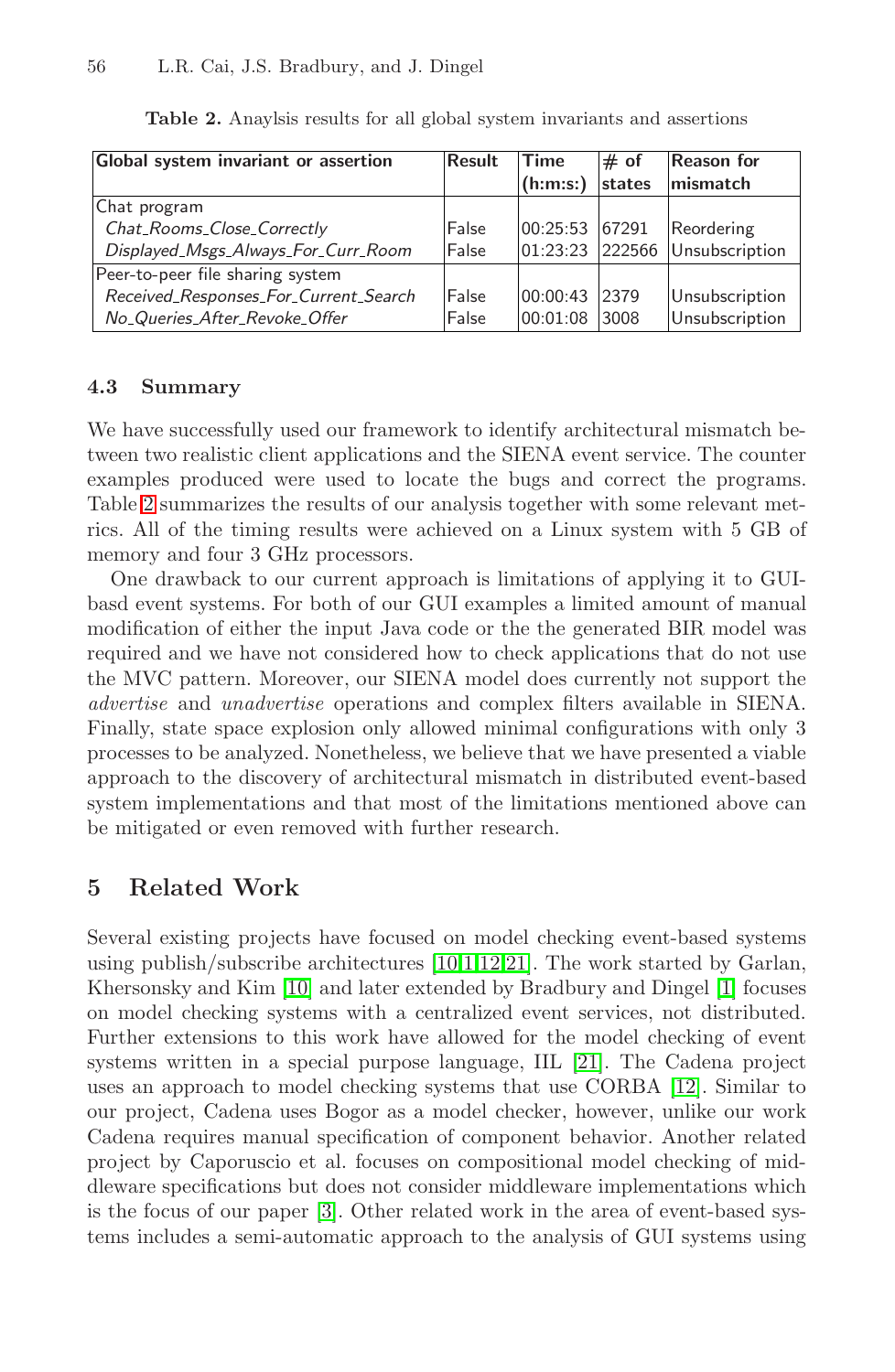Bandera/Bogor [\[8\]](#page-14-13), and several approaches to the analysis of distributed Java that use remote method invocation [\[18,](#page-14-14)[6\]](#page-14-15). Another related project in the area of model checking software architectures is CHARMY which allows for the specification of UML-like diagrams for system design and verification [\[14\]](#page-14-16).

Previous work on discovering architectural mismatch has primarily focused on specification-based approaches. For example, discovering mismatch using architecture description languages (ADLs) [\[19](#page-14-17)[,20\]](#page-14-18). Our approach differs from this work in that we allow for the discovery of mismatch in existing applications and do not require the manual specification of all component and connector assumptions, instead we require only a global system invariant or assertion. and the manual construction of the ESM. Our approach does not require specification of any of the client applications.

## <span id="page-13-1"></span>**6 Conclusions and Future Work**

In this paper, we have proposed an approach for the discovery of architectural mismatch between an event-based system and its clients based on invalid assumptions the client makes about the behaviour of the event service. We have described a proof-of-concept implementation of this approach that targets the Java version of the SIENA event service and uses a customized version of the Bandera/Bogor tool pipeline. Finally, we have demonstrated the viability of the approach by evaluating our implementation on several case studies – a chat program and a file-sharing application.

Our implementation leverages the increasing maturity of software model checking tools in general and the customizability and power of the Bandera/ Bogor tool pipeline in particular. The biggest drawback of our approach is its reliance on a manually created event service model that correctly captures the relevant aspects of the behaviour of the event service. Currently, the conformance of the event service to its model is not checked, but it is conceivable that ideas from model-based testing (e.g., [\[2\]](#page-13-2)) or conformance checking (e.g., [\[9\]](#page-14-19)) could be used to address this issue. Additional directions for future work include: increase the degree of automation of the framework, and evaluation of the framework on other event-based infrastructures such as CORBA.

#### **Acknowledgments**

We would like to thank the members of the SAnToS Laboratory at Kansas State University for support in customizing the Bandera/Bogor tool pipeline.

## <span id="page-13-0"></span>**References**

- 1. Bradbury, J.S., Dingel, J.: Evaluating and improving the automatic analysis of implicit invocation systems. In: Proc. of ESEC/FSE 2003, pp. 78–87 (2003)
- <span id="page-13-2"></span>2. Campbell, C., Grieskamp, W., Nachmanson, L., Schulte, W., Tillmann, N., Veanes, M.: Model-based testing of object-oriented reactive systems with Spec Explorer. Technical report, Microsoft Research (2005)